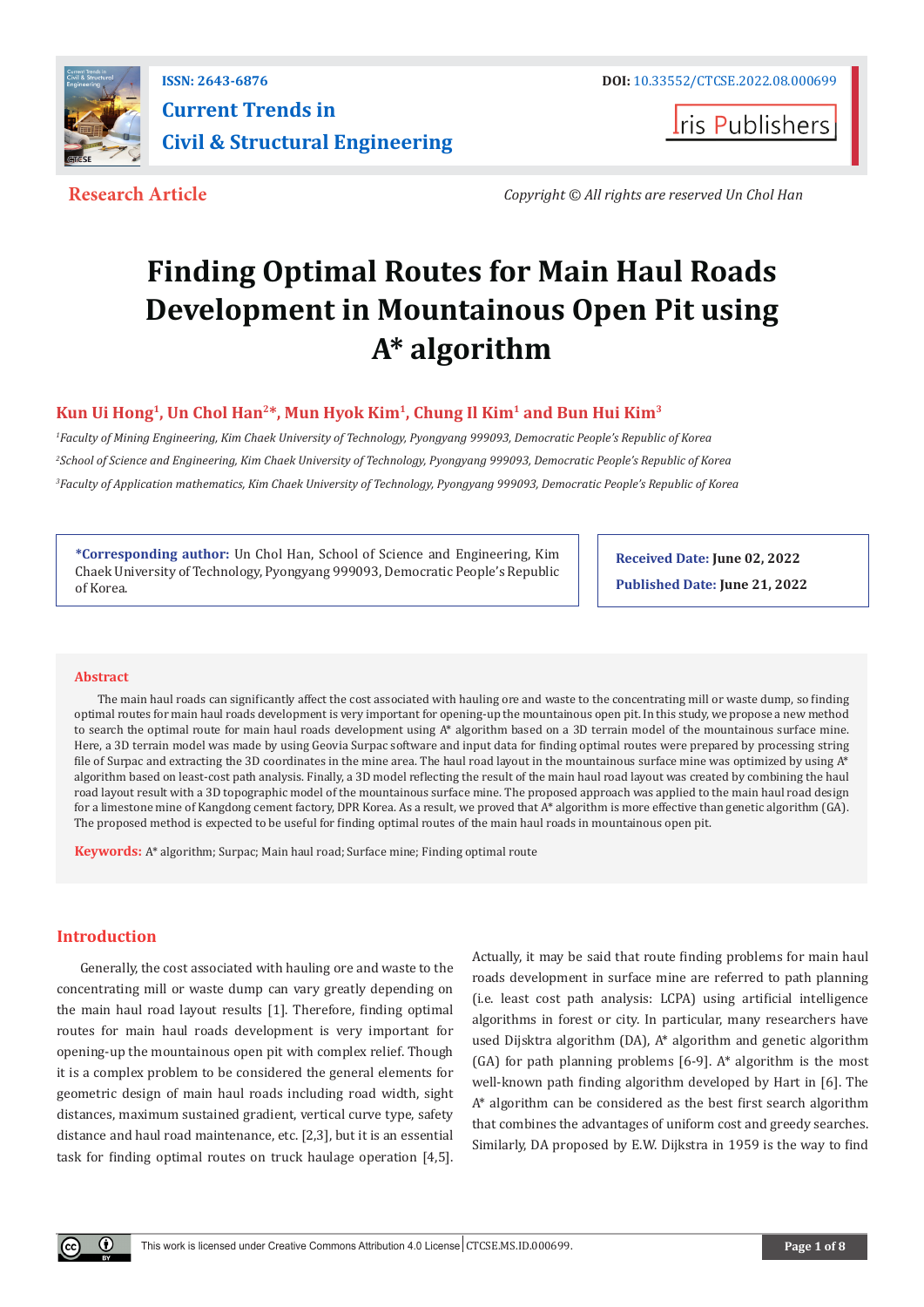the path of minimum length between 2 nodes; it is still one of the well-known graph traversal algorithms. Rahman et al. [10] proved that A\* algorithm is the best efficient method for route finding the shortest path and the least cost in respect of calculation time and CPU memory among them through comparison experiments using Breadth-first algorithm, A\* algorithm and DA.

While Qu et al. [11] have clearly showed that neither the algorithm nor the common method can provide drivers with a satisfactory solution for wayfinding in a complex road network of the city on the basis of analysing the advantages and disadvantages of the shortest path algorithm and the problem solving based on knowledge method. Besides, Dong et al. [12] used an ant colony optimization method for fuzzy vehicle routing problem, and Abraham et al. [13] found the alternative routes in road networks with independent cost function. Also, Arunadevi et al. [14] selected route to a given destination on an actual map under a static environment, with a parallel genetic algorithm (PGA) implemented using high performance cluster. Besides, Hasmadi et al. [15] used GIS module with gradient, elevation and distance as elements in planning road in forest. Recently, some researchers presented the route-finding methods by combining path search algorithm mentioned above with GPS or geographic information systems (GIS) in order to determine the optimal routes of haul road in the open pit [16-18]. Particularly, Choi et al. [19] developed a new raster-based GIS model that combines multi-criteria evaluation and LCPA to determine the optimal haulage routes of dump trucks in large scale open pit. The model logic can consider multiple criteria simultaneously (i.e. speed, water body, ore body, curve, visibility, haul road maintenance) and can rate the adverse factor scores of truck movement using fuzzy membership functions.

Recently, some researchers have been studied the optimal path finding at the local scale such as path for mountain climbing [20] and a temporary haulage road interconnecting a mine [21] by using the raster based LCPA. Choi & Nieto [22] proposed a new LCPA algorithm to analyse the travel path that minimizes the movement time or fuel consumption of truck in open-pit mines. However, these studies mostly focused on the path planning problem using optimization techniques after haul road network have been already formed in research area. Especially, Baek & Choi [23] suggested a new method for haul road design in surface gold mine by using raster- based LCPA proposed by Choi & Nieto [22] to support efficient truck haulage operations. This method is appropriate for road layout optimization in open-pit mines or construction sites because it allows for consideration of the terrain slope and rotational angle of trucks. Here, the road layout was analysed through the LCPA using the mine design data and the zigzag-shaped road layout was simplified appropriately for the actual road design using Douglas-Peucker algorithm in condition of 2D instead of 3D. Finally, a 3D topographic model was produced by combining a 3D topographic model of the open pit mine including a bench design with a 2D road layout design result. The aim of this

study is to demonstrate the capabilities of A\* algorithm for finding optimal routes of main haul roads in open pit in condition of 3D and in the planning and designing stage of the surface mine that a main haul road does not exist. In this paper, therefore, we propose a new method to fine the route of main haul roads for opening-up the mountainous surface mine by digitizing the opening-up area in 3D environment and extracting the 3D coordinate values in the deposit zone using Geovia Surpac software (Version 6.6), and then searching an optimal route for main haul road using modified A\* algorithm with new constrained conditions reflecting the gradient and the complex topographic relief. The applicability of the method proposed is verified by route finding of main haul roads for openingup a limestone mine, DPR of Korea.

#### **A\* Algorithm for path finding of development roads**

#### **A\* Algorithm**

LCPA is one of the spatial optimization techniques and is considered the most useful method for determining the optimal path from one or more origin nodes to one or more destination nodes. A\* algorithm has all the advantages of the finding method such as DA, which is used in finding the best nodes and the LCPA. Therefore, at present, A\* algorithm has been widely used in finding the optimum path in various fields [16,24,25]. A\* algorithm uses a heuristic function to estimate cost from each node to the destination to guide path search. The cost associated with a node n is defined as follow:

## $C(n)=S(n)+D(n)$  (1)

where  $C(n)$  is the sum of route cost;  $S(n)$  is the actual cost of the path from the start to node n; D(n) is an estimated cost from node n to the target nodes.

During the search, A\* algorithm maintains two lists of nodes, the open list contains the nodes that have to be considered next and the closed list contains the nodes already visited. The algorithm itself consists of expanding the one from the open list whose fitness function is minimal. Expanding a node means putting it into the closed list and inserts the neighbours into the open list and evaluating the fitness function. The algorithm stops when the goal of node is expanding. The function S is the cost from the start node to the finding node and D is the prediction cost from the exploring node to the target node. The cost C in the finding node is calculated in the sum of S and D. The path points are defined as the nodes which have a least-cost path compared with the costs of finding nodes.

The algorithm can be summarized as follows [6]:

| Step 1. | Define the start node and destination node. |
|---------|---------------------------------------------|
| Step 2. | Load the map matrix.                        |
| Step 3. | Add the start node to NEIGHBOURS list.      |
| Step 4. | Add the start node to CHECKED NODES list.   |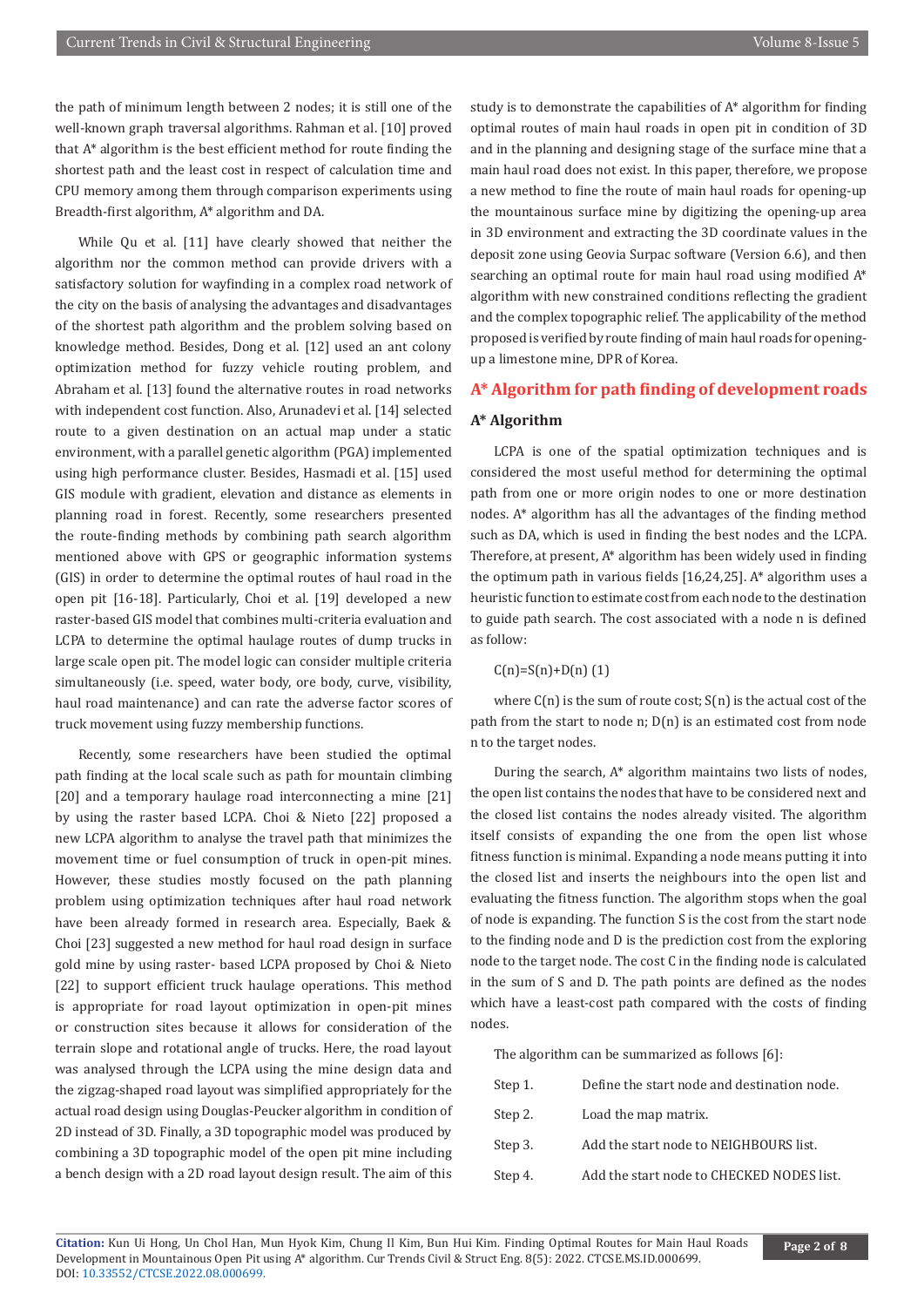Step 5. Add the neighbour nodes to NEIGHBOURS list.

Calculate S, D and C cost function values. Record the parent to PARENTS matrix. Locate the C cost function value in the right place. If it is better than the old value, chance the parent with this parent in PARENTS matrix. Update S and C cost functions.

Step 6. If NEIGHBOURS is empty, no possible path

Step 7. If the destination node is added to NEIGHBOURS, define the PATH using PARENTS matrix.

Step 8. Find the lowest cost node. Add it to CHECKED NODES and continue the finding on this node.

Step 9. Pull out the checked nodes from NEIGHBOURS. Go to Step 5.

#### **Route finding method based on modified A\* Algorithm**

In this paper, the main parameters to determine the route for development road are defined as a longitudinal gradient of road, a road length and amount of construction work. The longitudinal gradient of road reflects the elevations of points and the stability of road, the road length – cost during operation and amount of construction work – the initial investment and therefore, they can be defined as the main parameters in building development roads. It is the most important to define the heuristic function in using A\* algorithm. A\* algorithm is to find a least-cost path, and the heuristic function is defined as the cost function. The cost function C is defined as the sum of the cost S of path from the start node to the present finding node and the prediction cost D from the present finding node to the target node. The cost  $\boldsymbol{\mathrm{S}}_{\mathrm{i}}$  is calculated in the sum of haul cost and construction cost from the start node to the present finding node. When the start node is called "start", the present finding node is called "i",  $\boldsymbol{\mathrm{S}}_{\text{i}}$  is expressed as follows:

$$
S_{i} = \sum_{j=1}^{i} S_{j} \times l_{c} \times t + V_{start-i} \times v_{c} \text{ or } S_{i} = l_{c} \times t \times \sum_{j=1}^{i} S_{j} + V_{start-i} \times v_{c}
$$
  
, (i=1, 2,..., n) (2)

where  $S_i$  is the cost from start node to the present finding node; S<sub>j</sub> is the distance between (j-1)<sup>th</sup> node and j<sup>th</sup> node, m; l<sub>c</sub> is the operating cost unit of the main development roads, won/m∙year; t is the lifetime of the main development roads, year;  $V_{start}$  is an amount of construction work from the start node to the present finding node,  $m^3$ ;  $v_c$  is the cutting and filling cost unit, won/ $m^3$ .

$$
V_{start-i} = \sum_{j=1}^{i} \int_{x_{j-1}}^{x_j} \int_{y_{j-1}}^{y_j} (z - z_j) dx dy
$$
  
= 
$$
\sum_{j=1}^{i} \int_{x_{j-1}}^{x_j} (z - z_j) \int_{y_j}^{x_j} (y_j - y_{j-1}) dy = \sum_{j=1}^{i} (z - z_j) \int_{y_j}^{x_j} (y_j - y_{j-1}) dy = \sum_{j=1}^{i} (z - z_j) \int_{y_j}^{x_j} (y_j - y_{j-1}) dy
$$
 (3)

where z is the z coordinate value of area  $(x_{j+1}, y_{j+1})$ - $(x_j, y_j)$ ; i is number of the present node on the path list.

The predicting cost  $D_i$  is calculated in the cost and from the present finding node to the target node. That is,

$$
D_i = |v_{end} - v_i| \times l_c \times t + V_{i-end} \times v_{C(4)}
$$

where  ${\rm v_i}$  and  ${\rm v_{end}}$  are the distance from start node to the present finding node and the target node, respectively;  $V_{i\text{-end}}$  is an amount of construction work from  $i<sup>th</sup>$  node to the target node,  $m<sup>3</sup>$ .

The sum of cost in the present finding node from the above equation is calculated as follows:

 $C_i = S_i + D_i$  (5)

Also, in this paper, the constraint conditions which should be considered in searching the route of the main haul roads using A\* algorithm are defined as follows;

Firstly, the gradient of the main haul roads should be less than the maximum longitudinal gradient and the code of gradient should be unchanged. It is related to be ensured the safety of haul work. Unchanged code of gradient means that if the gradient of road is started with positive code, it should be unchanged to the last, and if with negative code, it should be remained with "-" code to the last, because if the code of gradient is changed in the path, the haul distance can be longer.

Secondly, after the gradient interval, there should be sure the easement interval because the lifetime of engine may be reduced by overcoming the gradient interval. In other words, in order to ensure the safety of the main development roads, there should be the easement interval whenever it has either positive gradient or negative gradient.

Consequently, by combining the cost function of A\* algorithm with the constraint conditions which should be considered in the path finding, we developed the modified A\* algorithm to search the route of the main haul roads for developing surface mine with the serious topographic relief.

Based on the constraint conditions mentioned above, the schematic diagram of path finding by new A\* algorithm is shown in Figure 1 as an example. Here, the optimal path is defined as the path  $D_2$  through the point  $P_i$  and  $Q_2$  (Figure 1).

The new algorithm in detailed is established as follows:

Step 1. Mine area terrain to be developed is digitized by Geovia Surpac 6.6 software.

The digitized terrain data are the \*.str file with Surpac file format. x, y and z coordinate array of all the points on terrain of surface mine area to be developed is made by exporting \*.str file data and it is used as the data field.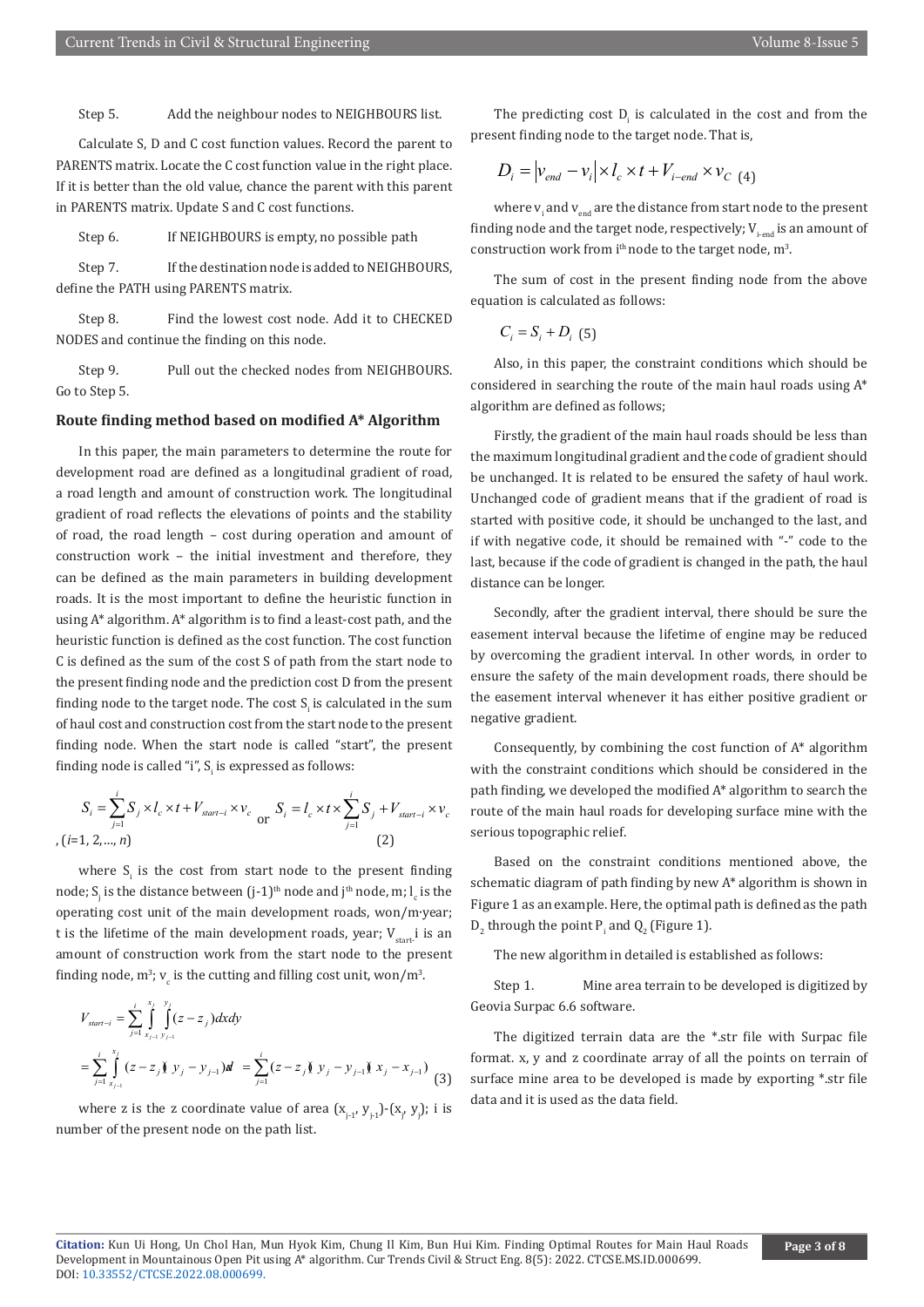Step 2. Determine the two endpoints of the main haul roads to be constructed and input the x, y and z coordinates of two endpoints of the main development roads.

The two endpoints of the main haul roads are determined around the open-pit mining field, overburden pile, crushing plant or explosive warehouse or on the already built road in the development area.

Step 3. Input the reference data for the design of the main development roads.

In this stage, input the average and maximum value of longitudinal gradient of the main haul roads and the interval between terrain contours. And determine the theoretical length of the main haul roads using the average and maximum longitudinal gradient of the main development roads, the z coordinates of start node and target node.

#### Step 4. Search the path using A\* algorithm.

First, estimate whether the neighbour node of finding position is in the gradient interval or in the easement interval. If the node neighboured to the present finding point is in the easement interval, the next finding node is selected as node with the same z value until the length of easement interval according to the velocity of haul vehicles is satisfied. If the node neighboured to the present finding point is in the gradient interval, the next node is selected as node with the elevation according to the longitudinal gradient. And then, using above Equations. (2)-(5), calculate  $S_p$   $D_i$  and  $C_i$  of neighbour nodes satisfied judgment conditions of present finding node and select the lowest cost node among them and add it in the path node array, and search continuously.

Step 5. Finish the finding when the coordinate of target node is in the nodes array of path.

Step 6. Save the path.



## **Comparative estimation between modified A\* algorithm and GA**

In this study, we have compared A\* algorithm with GA on the same opening-up project to analyse the advantages and disadvantages of proposed method. GA is stochastic search techniques inspired in the natural process evolution of species guided by the principle of the survival of the fittest. GA iteratively evolves a population of individuals representing candidate solutions of the optimization problem. The evolution process involves the probabilistic application of operators to find better solutions [14]. The solution of an optimization problem by GA starts with population random strings denoting several design vectors. The population size in GA is mutually fixed. Each string is evaluated to find its fitness values.

The population is operated by 3 operators: reproduction, crossover and mutation to produce a new population of points or design.

Reproduction is first operation applied to the population to select good string from pool. The reproduction operator is also called the selection "operator". In a commonly used reproduction operator, a string is selected from the pool with probability proportional to its fitness. After reproduction, crossover is implemented to create new strings by exchanging information among strings of mating pool. Child fitness is higher than parents. The crossover is the main operator by which new string with better fitness values are created for new generation. So, we can say that reproduction operator selects good string for mating pool, the crossover operator recombines the substring of good strings of the mating pool to create string and mutation operator alters the string locally. The use of 3 operations successfully finds new generation.

Advantage of using GA is that it does not have much mathematical requirements about the optimization problems due to their evolutionary nature [24]. The evolution operators make GA effective at performing global search. GA for searching path of main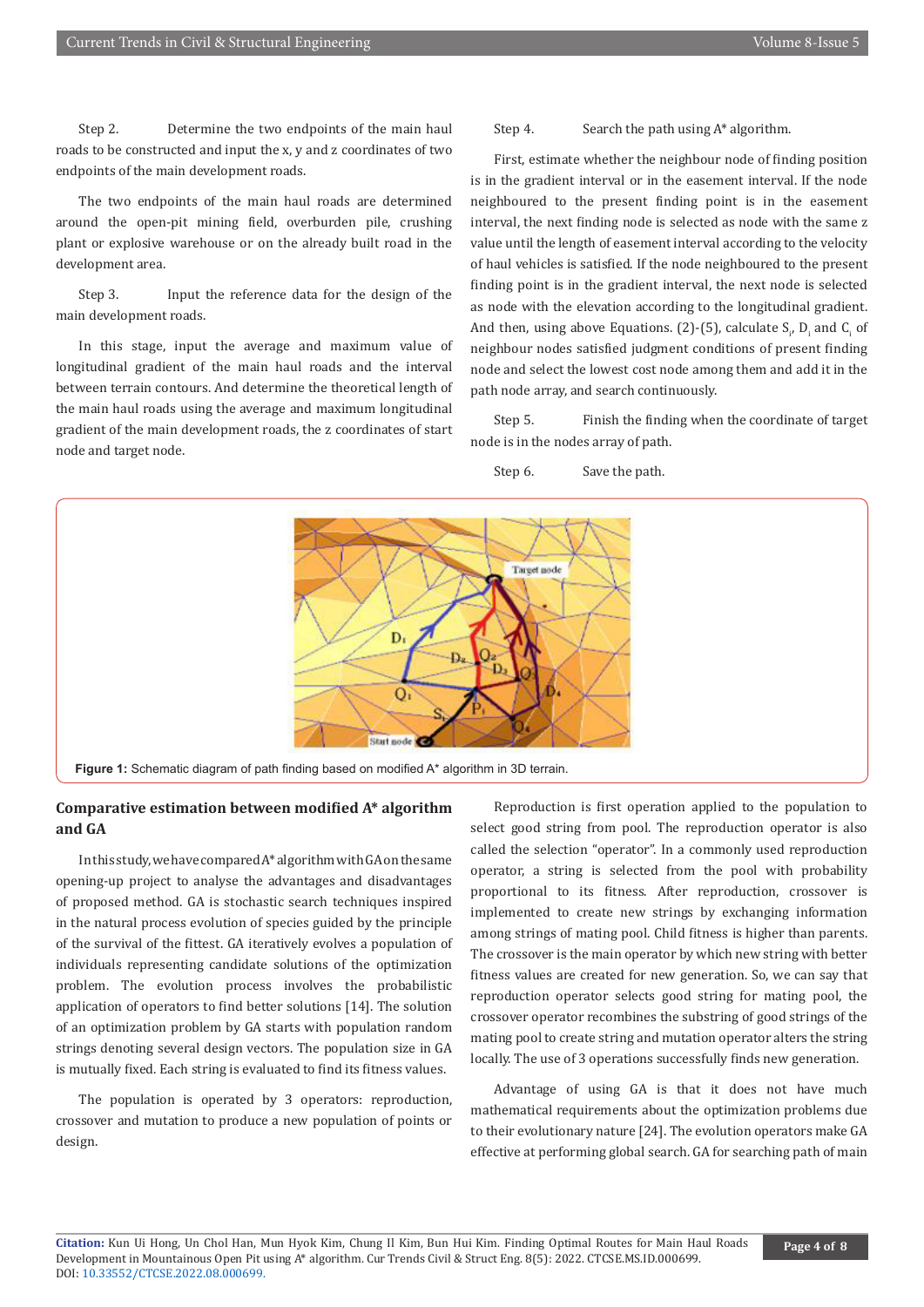haul roads in opening-up area of the surface mine is as follows.

Step 1. Prepare terrain data of ore deposit area.

Step 2. Input two endpoints of road.

Step 3. Consider a road route as an individual and input the number of individual and road route.

Step 4. Form a population of individuals by various routes between two endpoints.

Step 5. Evolve a population of individuals to 100 generations by reproduction, crossover and mutation.

At this time, reproduction probability is calculated according to fitness function  $f_{k}$  of the  $k^{\text{th}}$  individual as follows:

$$
P_k = \frac{f_k}{\sum_{k=1}^{M} f_k}
$$
 (6)

where  $P_k$  is reproduction probability of the k<sup>th</sup> individual; M is the number of individuals in a population.

Fitness function  ${\rm t_k}$  for selection is as follows:

$$
f_k = \sum_{i=1}^n (L_i \times l_c \times t + V_i \times v_c) \tag{7}
$$

where  $L_i$  is the i<sup>th</sup> interval length of road route, m;  $L_c$  is the operating cost unit of the main development roads, won/m∙year; t is the lifetime of the main development roads, year;  $V_i$  is an amount of construction work of i<sup>th</sup> interval,  $m^3$ ;  $v_c$  is the constructing cost unit, won/  $m^3$ ; n is the number of nodes in one road route.

Fitness for finding optimal route is calculated as follows:

$$
U_k = 1 - \frac{f_k}{f_{\text{max}} + f_{\text{min}}}
$$
 (8)

where  $U_{k}$  is fitness of the kth individual; fmax and fmin are the maximum and minimum value of fitness function, respectively.

Step 6. Calculate the fitness by Equation (8) and reproduce an individual that the fitness is higher and select an individual that the fitness is lower according to reproduction probability by Equation (6).

Step 7. Perform crossover with two individuals

Step 8. Mutate the string according to mutation probability.

The above operation is repeated until the stop criterion is satisfied as follows:

$$
\left|\frac{U_{t+1}^* - U_t^*}{U_t^*}\right| \leq \varepsilon
$$
 or  $t \leq T$  (9)

where  $U_t^*$  and  $U_{t+1}^*$  are the fitness of the very best individual among t and t+1 generation, respectively; ε is the stop criterion; T is the number of repeating.

The individual corresponding to the maximum fitness given by the above operation is the optimal route of main development roads.

Figure 2 shows the results of route finding between № 1 openpit and dump by using GA and A\* algorithm in conditions  $I_c = 2000$ won/m∙year; t=5 year; v<sub>c</sub>= 320 won/ m<sup>3</sup>, respectively. While Table 1 shows the coordinate values of searching nodes and route length and execution time by using two methods (Figure 2) (Table 1).

**Table 1:** Comparative estimation of route-finding results using A\* algorithm and GA.

| <b>Algorithm</b> | Route Length, m | <b>Execution Time, min</b> |
|------------------|-----------------|----------------------------|
| GА               | 314             |                            |
| $A^*$ algorithm  | 220.            |                            |

As shown in Figure 2 and Table 1 above, it can be found that route finding result using A\* algorithm is better than GA, with shorter route length of 94 m.



**Figure 2:** Route finding results using A\* algorithm and GA. (1- A\* algorithm, 2- GA).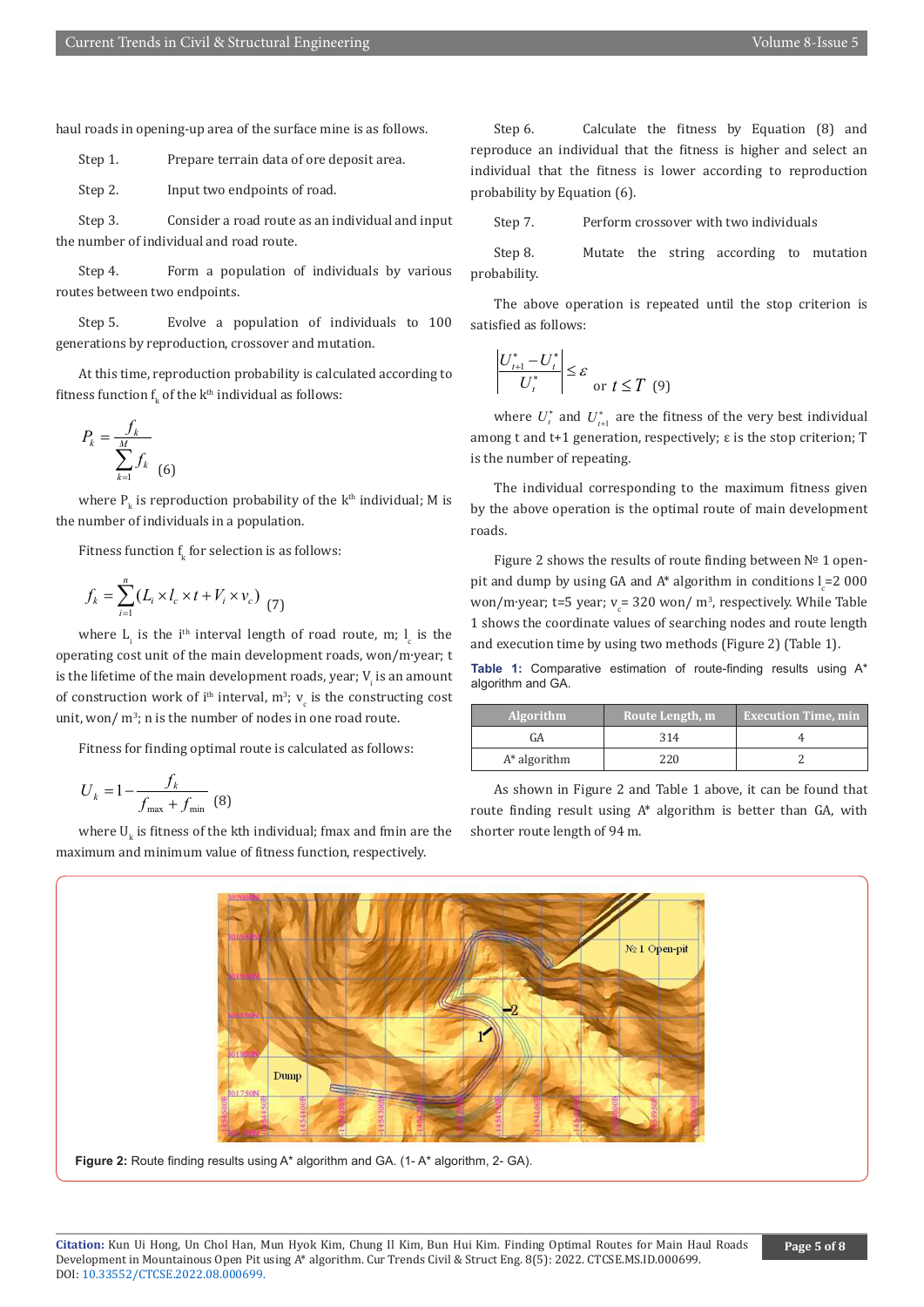## **Application Case**

We have introduced the proposed method in development design of a limestone surface mine for Kangdong cement factory in Pyongyang, DPR of Korea. As the limestone deposit area is a mountainous deposit which the relief of terrain is heavy, it is located at 1°53′ E longitude and 39°6′ S latitude. The highest elevation in the study area is +155 m above sea level and the lowest elevation is +4 m above sea level.

Figure 3 shows the result digitized the mine terrain using Surpac. From Figure 3, we established the positions such as openpit, dump, explosive warehouse and crashing plant and so on and set up width, slope angle and gradient of main haul roads according to the characteristics of truck (Figure 3).



In case that 30 t trucks (average velocity 40 km/h) are used for haulage, width of main haul roads is 10 m and average and maximum longitudinal gradient is 6% and 10%, respectively. And length of slope interval is 150 m, length of easement interval is 60 m, curvature radius is 60 m in case that only one side gradient is applied in roads, is 100 m in case that two side gradient is applied in roads and minimum curvature length is 70 m. In addition, cutting slope angle is 65° and filling slope angle is 40° because

the limestone deposit consists of hard rocks such as calcite and dolomite. In such conditions, we have searched the route of main haul roads for opening-up the limestone deposit in 3D condition using suggested method and designed the roads using Surpac in 3D environment. The final result is shown in Figure 4. In addition, the typical working drawings for haul roads are shown in Figure 5 (Figures 4,5).

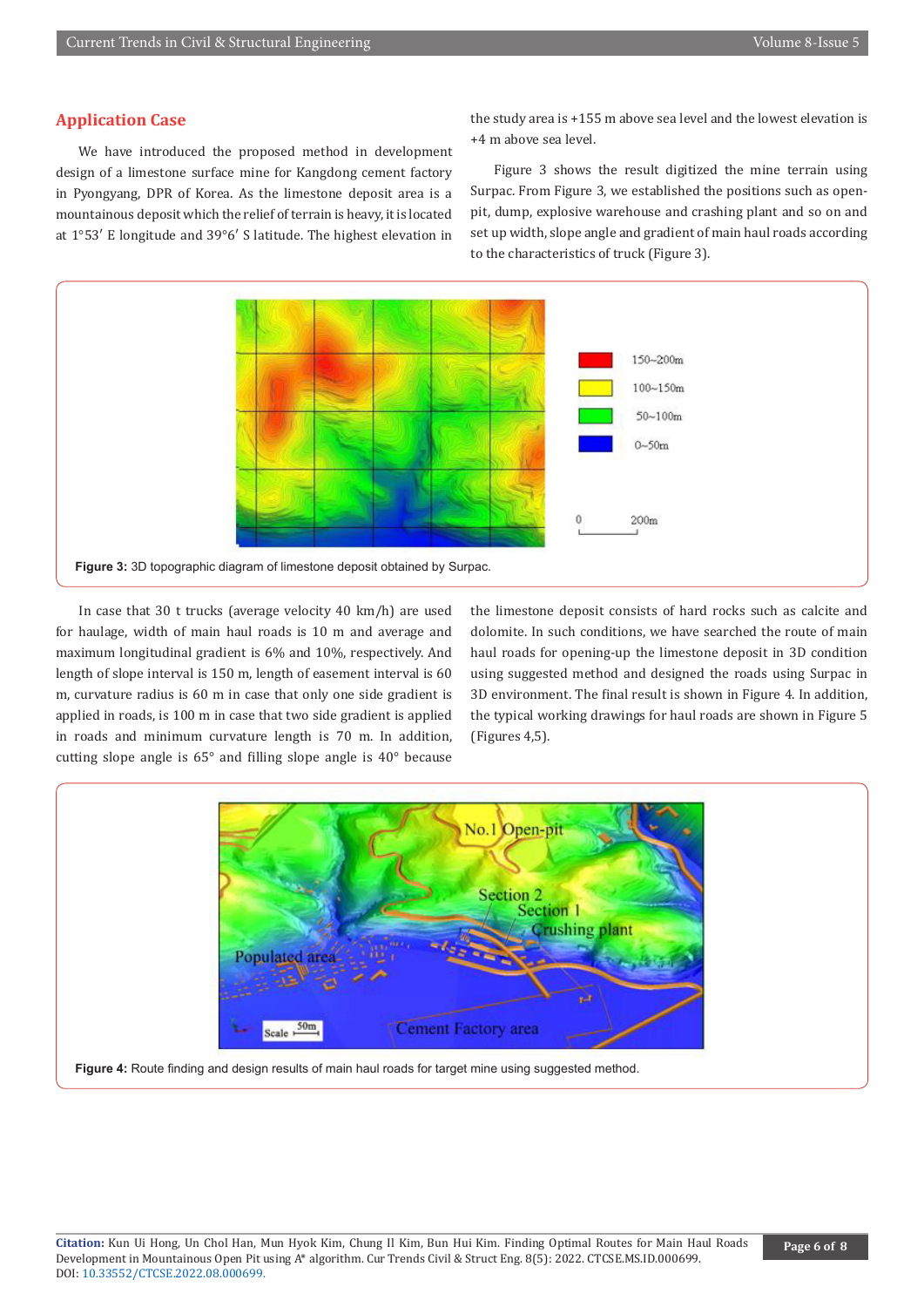

## **Conclusion**

In this study, we proposed a method to find the optimal route of main haul roads for opening–up the mountainous surface mine using A\* algorithm in condition of 3D and to design main haul roads by using Surpac software in 3D environment. The proposed method can resolve the problems that occur when the route of main haul road is determined with the conventional LCPA method only. And this method enables us to find the optimal route of main haul roads for opening–up the mountainous surface mine in the planning and designing stage and in condition of which the main haul roads do not exist at all.

Conclusions obtained from research results above are as follows.

- 1. Firstly, the optimal route of main haul roads for opening-up the mountainous surface mine can be fully searched by combining the A\* algorithm suggested in this paper and Surpac software.
- 2. Secondly, A\* algorithm is more efficient than genetic algorithm (GA) in aspects to the least-cost and execution time for the optimal route finding of main haul roads.
- 3. Thirdly, this method can be applied to all kinds of the optimal path finding and road design for opening-up the mountainous surface mine.

In the real world, it may still be existed various types of obstruction factors such as hydrogeological condition, protection structures, and rock engineering conditions. Therefore, in future work, it would be interesting to improve the proposed method to consider the river, protection objects, rock condition and so on in finding the optimal route of main haul roads.

## **Data Availability**

The data used to support the findings of this study are available from the corresponding author upon request.

## **Acknowledgment**

The authors gratefully acknowledge the financial support from the National Science and Technical Development Foundation of DPR Korea (Grant No. 24) and the National Key Basic Research Program of DPR Korea (Grant No. 2019). The authors appreciate the help of many people on this project including the technical staff in Kangdong Cement Factory.

### **Conflict of Interest**

No conflict of interest.

#### **References**

1. Tannant DD, Regensburg B (2001) Guidelines for mine haul road design. School of Mining and Petroleum Engineering, Dept. of Civil and Environmental Engineering, University of Alberta, Canada pp.1-111.